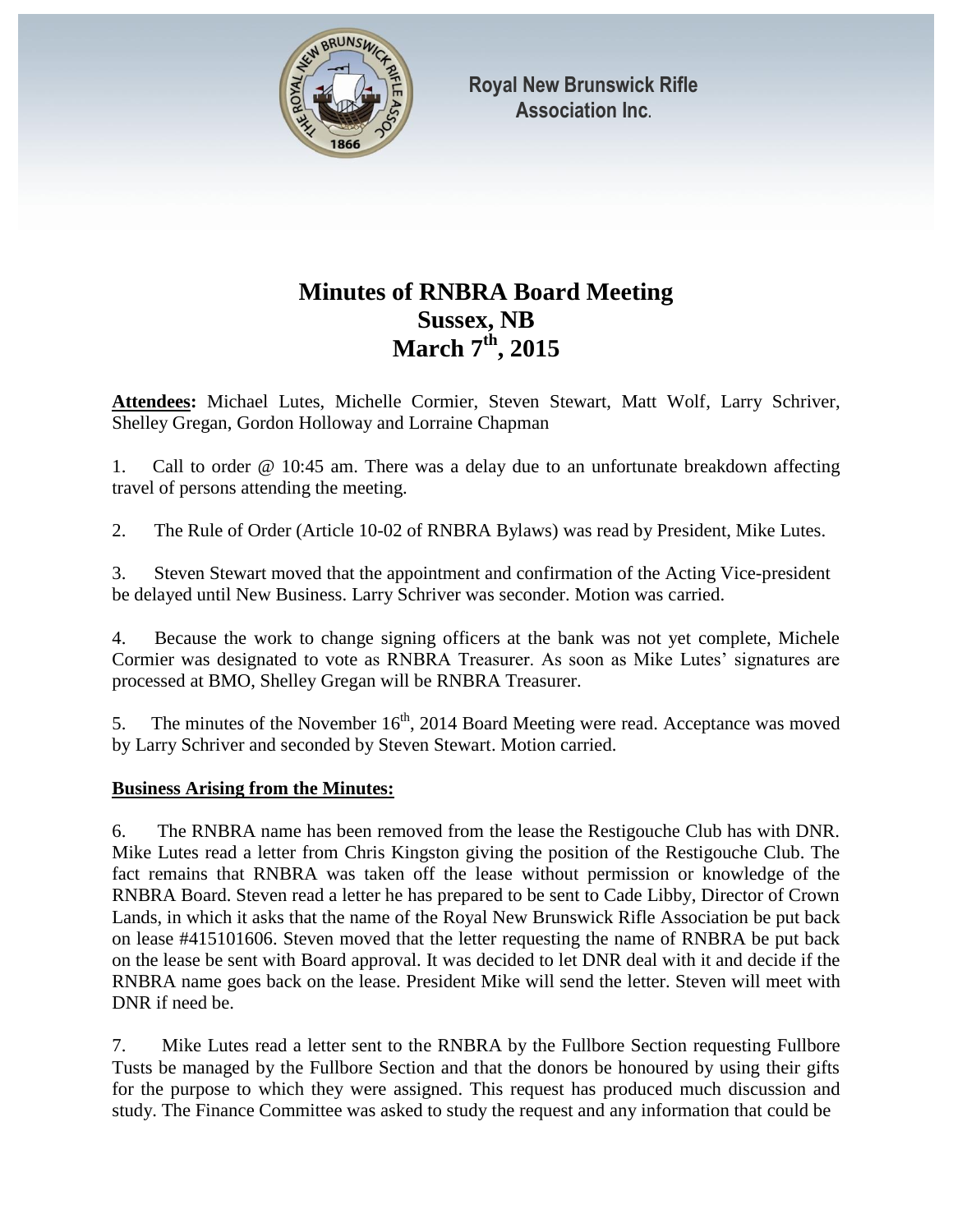found and make a recommendation. The Finance Committee consisted of Larry Schriver and Shelley Gregan. Because RNBRA Recording Secretary, Lorraine Chapman, has been working on Proceedings from 2004 to the present, she was able to provide information. There was a box of material from Michelle Cormier when she was Treasurer in the past that contained material that was invaluable to the Finance Committee. The Finance Committee made the following recommendations:

- *1. RNBRA retains management of all four trust funds.*
- *2. The trust funds be separated into their original state and restore the original names.*
- *3. Interest from the MacGillivray Trust Fund no longer be disbursed to the Fullbore Section. Instead the Board will determine an appropriate use for the interest at each renewal.*   **In an e-mail dated February 3, 2005 to Michelle Cormier, Ellen MacGillivray stated that the MacGillivray Trust Fund was, "…as yet not designated to any particular thing." She further stated she had asked for suggestions and said, "I guess the time has come for me to designate it for something useful in RNBRA over a period of time." Nothing has been found to indicate this was done. Ellen passed away in 2006.**
- *4. To ensure the trust funds do not in future become deposited into the general account: a. The Treasurer's Report will be enhanced to contain a section dedicated to the trust funds, including disbursement of the interest. b. Upon receipt of the trust fund expiry notices, the Treasurer will provide direction regarding re-investment of the funds*.

#### **Summary**

The past problem of information sharing within the Board has been eliminated with the addition of several new board members in 2014; therefore, moving forward, the trust funds will be proactively managed and reinvested before they are automatically moved into the general account.

It is the opinion of the Finance Committee that these recommendations reflect the wishes of the original donors.

Larry Schriver then made the following motion:

In respect to the Alban Emery Trust Fund; the Burge, Lockett, and Snow Trust Funds; and the Fullbore Activity/ Lockett Memorial Trust Fund, The Fullbore Section shall:

-recommend how the trust funds will be invested

-receive the annual interest from these trust funds

-ensure the trust funds are utilized for the purposes originally intended (as per attached e-mail written by Ellen MacGillivray).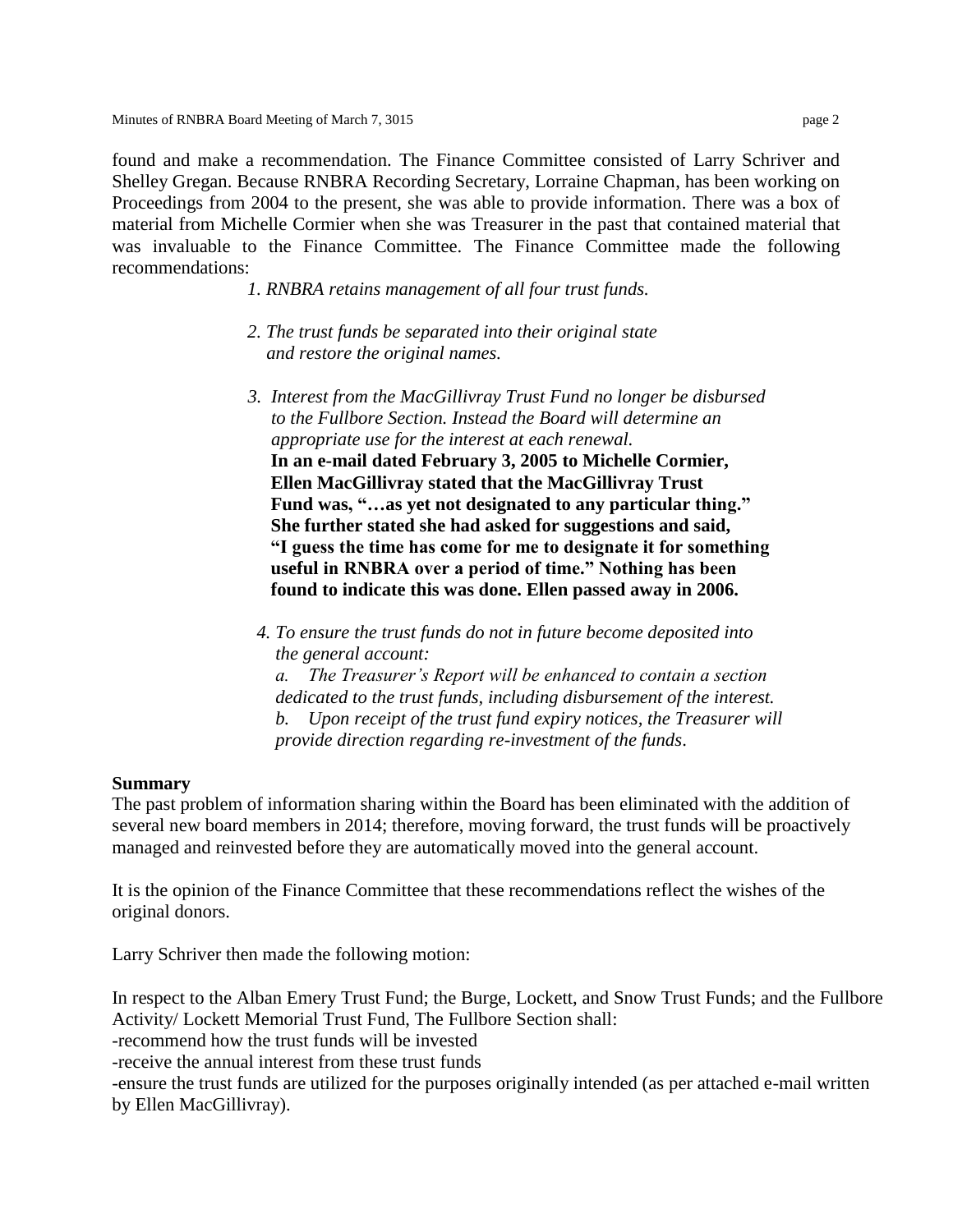This motion was seconded by newly acclaimed RNBRA 1<sup>st</sup> Vice-president, Gordon Holloway. The motion was carried.

## **Gordon Holloway will sit as interim 1st Vice-president until the 2015 RNBRA AGM following the resignation of April Brewer from that position. His appointment was unanimously affirmed by the RNBRA Board at this March 7th, 2015 meeting**.

Larry stated that the Finance Committee will document the values of the different funds for investment as originally identified. This will be done by April  $30<sup>th</sup>$ .

8. Mike Lutes presented a status report of the Review being conducted by Daniel Chisholm and Conrad Leroux of the financial statement of the RNBRA as presented at its AGM in Sussex last fall. The period covered is **April 1, 2013 to March 31, 2014.** Their work is incomplete but this report was filed to update the Board as to the status of their work. Even though their work is ongoing, Daniel and Conrad had several recommendations to make.

(1) Retain March 31 as yearend.

(2) The Annual Financial Statement should be prepared in the standard format acceptable to accountants.

(3) In order to accomplish #2 it was suggested the Treasurer do all the normal financial work (collect dues, fees, make deposits, keep records, pay bills, write cheques, provide reports to Board, etc.) but forward all information to an outside accountant or bookkeeper for preparation of the Annual Financial Statement. The concern is not to unduly burden the Treasurer. The report states, "A proper Annual Statement is essential and we should be prepared to pay for it rather than overload someone."

(4) Even though interest rates are very low, it was recommended that all investments be soundly invested.

The Full Bore Investments will be invested with input from the Fullbore Section. The MacGillivray Trust will need attention as per the findings of the Finance Committee.

The full text of this report will be attached to the Secretary's copy of the minutes.

The Finance Committee is charged with investing the two RNBRA investments:

RNBRA Investment and

RNBRA Short Term Investment

This is to be done as soon as possible as they see fit.

Incoming Treasurer, Shelley Gregan, will review the books and report back to the RNBRA Board.

The Finance Committee was directed to seek a review of RNBRA books (April  $1<sup>st</sup>$ , 2013 – March  $31<sup>st</sup>$ , 2014) before the funding submission.

The Finance Committee was also directed to complete the funding application to the province before April  $15^{\text{th}}$ .

It was noted from the RNBRA Bylaws that the Finance Committee is to consist of a Chairperson appointed by the President. The Committee will include the Treasurer and at least one other member selected by the Chairperson and Treasurer.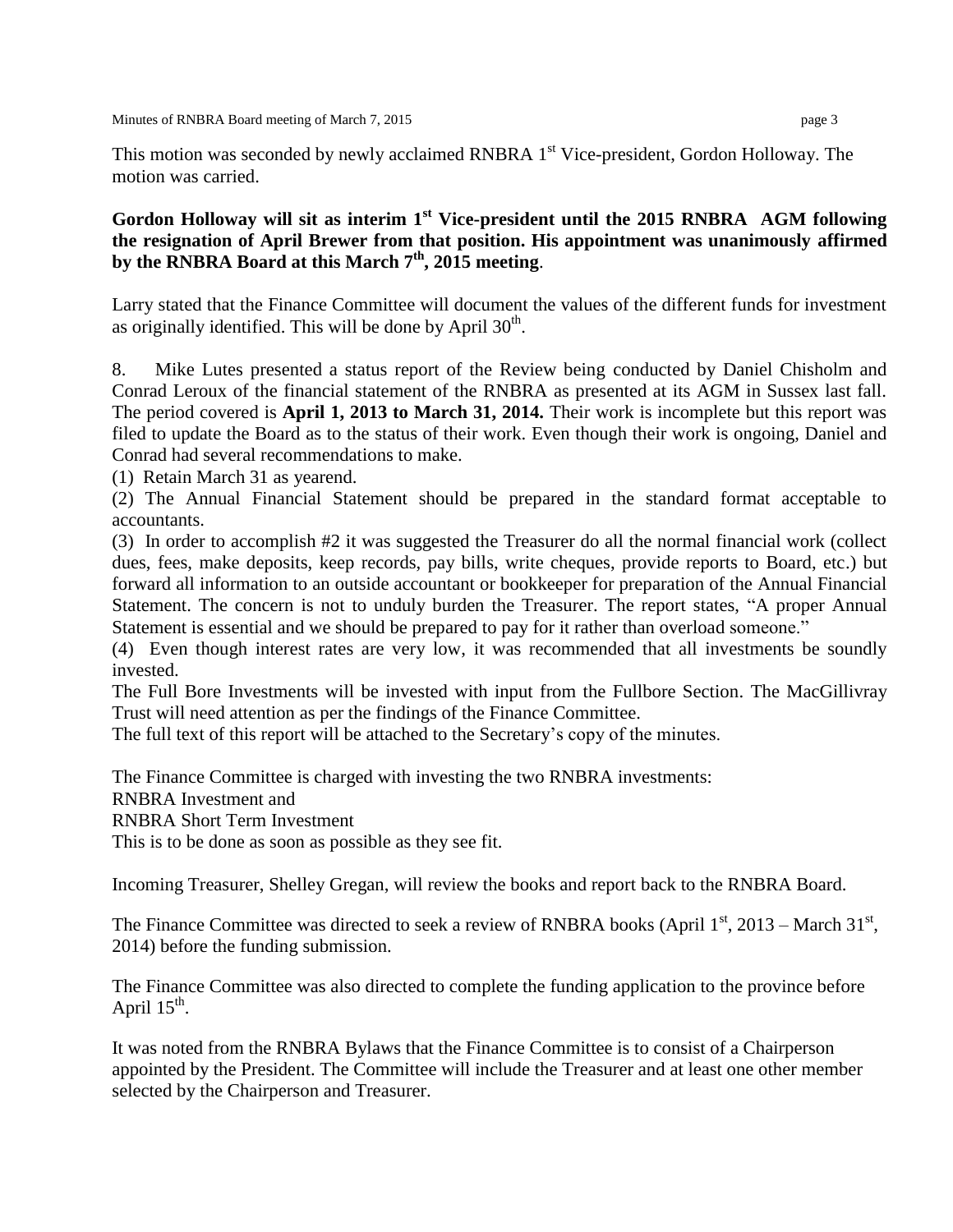#### **New Business:**

9. Steven Stewart moved a motion that RNBRA fund a total of up to \$1500 for two representatives to attend the DCRA (Dominion of Canada Rifle Association) AGM. Larry Schriver seconded the motion which was carried.

10. Mike Lutes spoke of a project being undertaken by the Hampton Club. They wish to build an indoor range and are seeking donations. They are asking if RNBRA can help them get receipts for those donations. Apparently, receipts for gifts have been handled similarly in the past. This will have to be researched before an answer is given.

11. DCRA is working on a Code of Conduct. Because of some recent happenings, it would seem that RNBRA should be mindful of this and be aware of what DCRA proposes.

12. There are many possibilities with our website. It can be used for membership purposes, holding archived records and updates. There is probably a cost but should be taken into consideration.

13. Steven spoke of Range Officer courses. There are eighteen people scheduled for Moncton on March  $14<sup>th</sup>$ . He said he likes to have at least 10 people. He has created a certificate similar to the Range Officer card each graduate receives. He noted the secretary is keeping a file of the courses run. This will help with the five year renewals.

14. Steven also reported on Club Development. He has worked with the Upper Miramichi Club on cowboy action; Tracy on IPSC and rifle; Woodstock on IPSC and combo and St. Stephen on IPSC, free gun and cowboy action. He has agreed to run a little shoot at Lake George Gun Club showing the use of electronic targets.

He is working with Woodstock on the MTR (modified target rifle) shoot scheduled for May  $30<sup>th</sup>$ , a shoot at St. Anthony, a date to be announced and a 22 shoot in St. Stephen on July  $12<sup>th</sup>$ .

15. Don Coleman was unable to attend the meeting due to illness but submitted a report by e-mail. As of 07 March 13 clubs have renewed membership with RNBRA for 2015. There are 70 individual memberships. Don's full report will be attached to the Secretary's minutes.

16. This was a discussion of issues within the Air Gun Association. RNBRA President, Mike Lutes, presented a 2 page document in which he offered 6 perceived problems with the Air Gun Section and the Canada winter Games coaches. These include:

(1) no good accounting of RNBRA money supplied

(2) misrepresentation of the authority and position of the CWG Chef de Mission

(3) inability to follow the constitution they presented as their own

(4) misrepresentation of dues paid for membership in the Air Gun Association in the hope of limiting participation